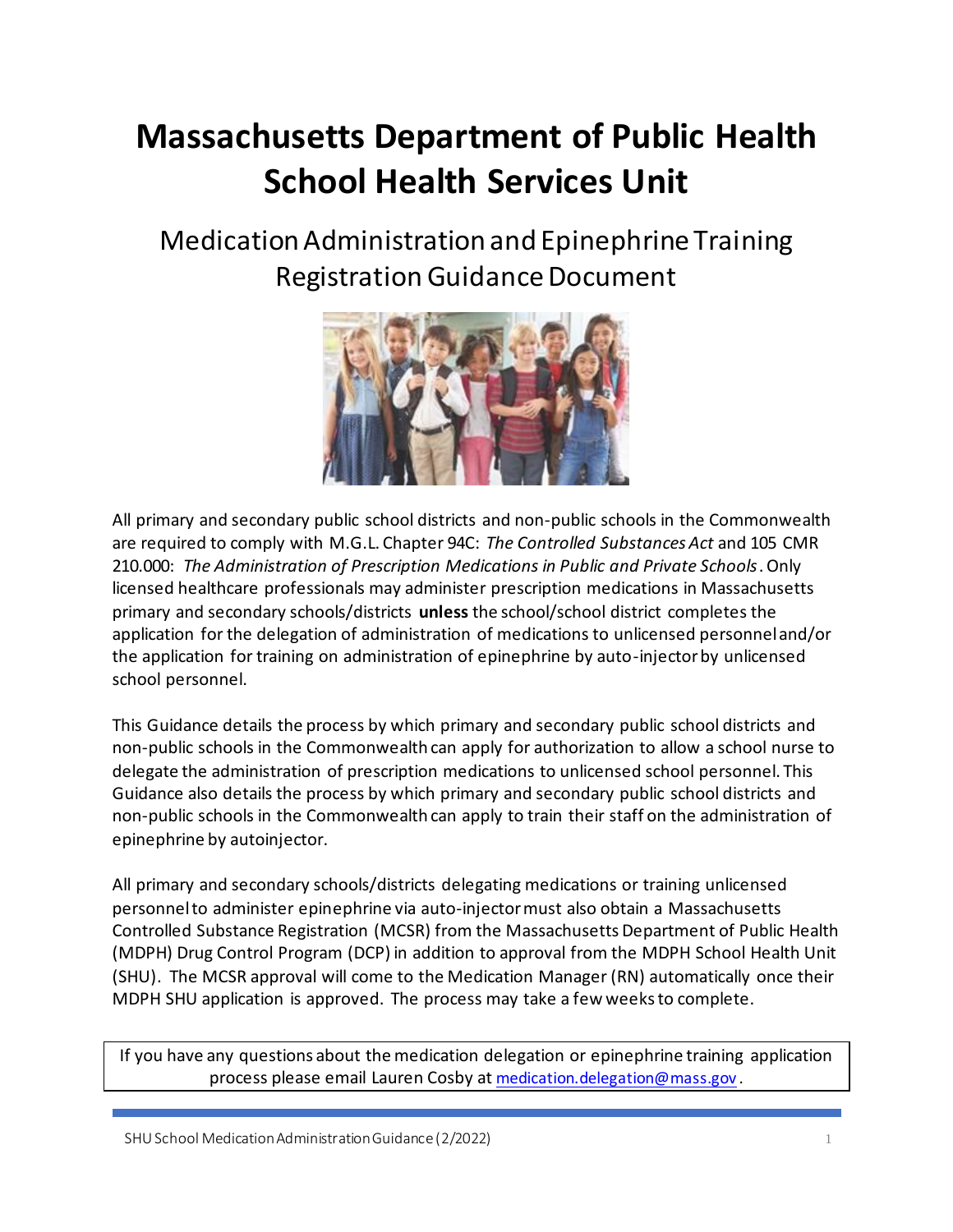### **Section 1: Registration Instructions for Medication Delegation & Epinephrine Training**

- $\Box$  Fill out the application and meet with the other signatories (a virtual meeting is acceptable) to review the school/district policies regarding health services, medication administration, and/or epinephrine training. All signatories must sign to have a complete application. Signatures can be scanned and emailed.
- $\Box$  Return applications via email to the School Health Unit at medication. delegation@mass.gov. If submitting an application for Medication Delegation, include certificates of attendance from the two mandatory BU SHIELD courses, *Medication Administration in a School Setting: School Nurse Practice in Massachusetts* and *Medication Administration in Schools: What School Nurse Managers Need to Know*.
- $\Box$  Once your application has been approved, you will receive a MCSR directly from MDPH SHU.
- $\Box$  The school/school district's registration expires one year (365 days) from the date on the MCSR. We recommend that you keep a copy of your School Health Medical Delegation application and your MCSR for your records.

## **Section 2: School/District Key Pointsfor Registering for Medication Delegation & Epinephrine Training**

- 1) The Medication Manager(RN)is legally responsible for the management of the medication administration and/or epinephrine training program.
- 2) All registrations must be submitted annually and will expire one year (365 days) from the date on the MCSR. Please note the date your application was approved so that your ability to delegate does not lapse.
- 3) Please make sure your correct email address and phone number are on your application. Medication Managers(RN)may receive a phone call or email from the SHU seeking clarification on your application; all approvals will be sent by email. Any updates to your contact information should be submitted directly to the School Health Unit a[t medication.delegation@mass.gov](mailto:medication.delegation@mass.gov).
- 4) The primary or secondary school/district must have policies for handling, storage, delegation, and disposal of prescription medications and these policies must comply with the laws of the Commonwealth and the regulations of the MDPH SHU and MDPH DCP.
- 5) If a primary or secondary school district/school opts to *not* delegate prescription medications to unlicensed personnel, and only practices direct administration by a licensed healthcare professional, registration with the MDPH SHU and a MCSR with MDPH DCP is not necessary. The handling, storage, administration, and disposal of medications will occur under the license of a healthcare professional.
	- a) A primary or secondary school district/school who is not registered for medication delegation must apply to MDPH SHU for registration to train unlicensed staff to administer epinephrine. This registration will also require an MCSR from MDPH DCP.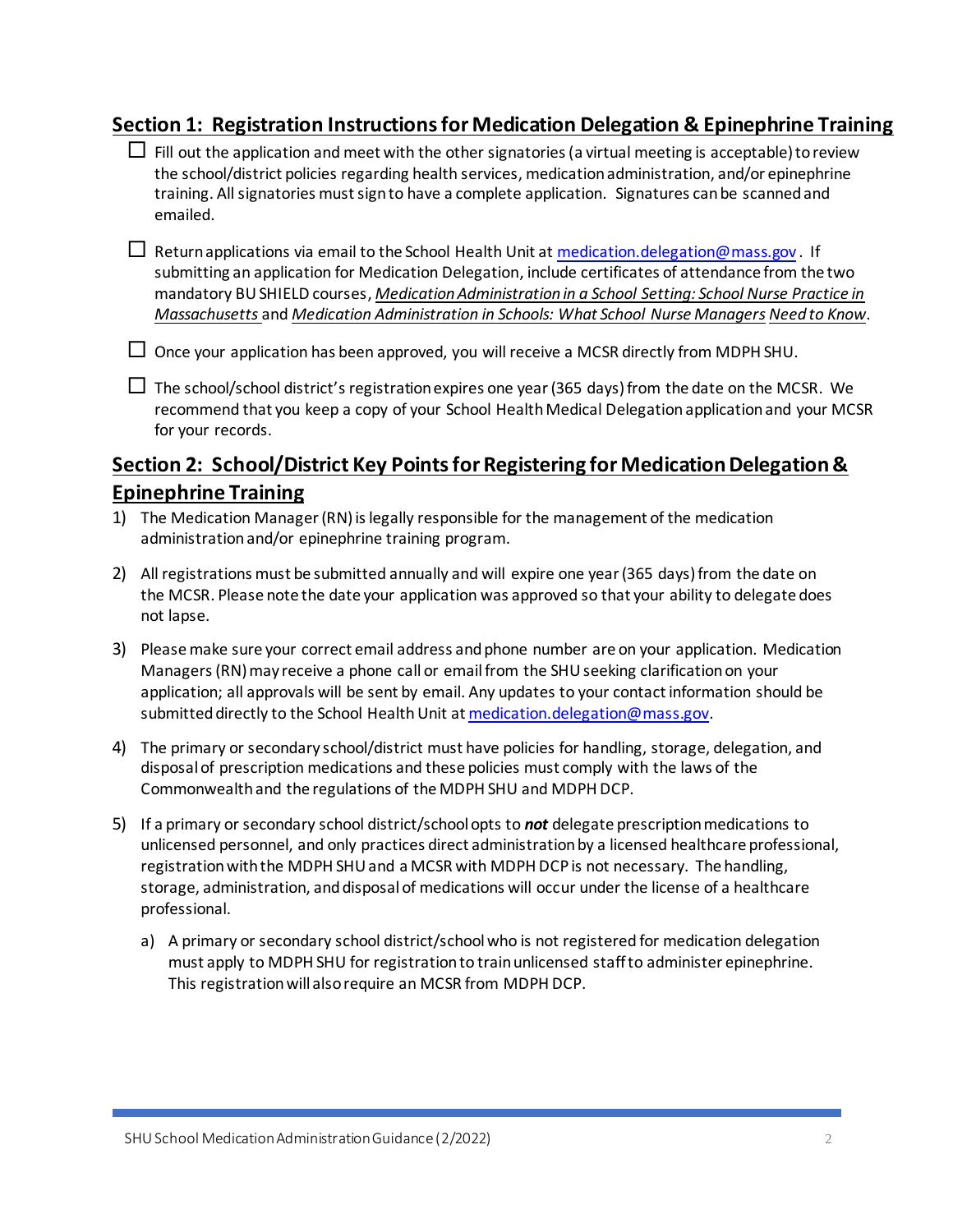## **Section 3: Key Elements of a Complete Application**

- 1) For Medication Delegation and Epinephrine Training
	- a) **Dates and Signatures:** All required signatures and dates signed must be complete. Signatures can be scanned and emailed.
	- b) **Printed Names:** Ensure that all names are printed legibly *with credentials*. This is especially important for the Medication Manager(RN) and the School Physician.
	- c) **Completion of the Mandatory Courses:** *[Medication Administration in a School Setting: School Nursing](http://bucme.org/node/1167)  [Practice in Massachusetts](http://bucme.org/node/1167)* and *[Medication Administration in Schools: What School Nurse Managers](http://bucme.org/node/1168)  [Need to Know](http://bucme.org/node/1168)*. Registration for mandated trainings can be accessed at [https://shield.bu.edu](https://urldefense.com/v3/__https:/shield.bu.edu__;!!CUhgQOZqV7M!zD8nlepUxrkrI_NqZGJ02eVmphh183rhTsm9ngzRBOGzE4IEyaoxuMJ9M0xrbZIR5Imz1a8UAuoUJJZzPg$) . Copies of these certificates of attendance within the last 3 years must be included when submitting the completed application.

#### 2) For Medication Delegation Only

- a) **School Building Profile:** Ensure that the "School Building/School Nurse Staffing Profile" is completed correctly with all fields accurately documented. (**Note**: Large districts may enter the School Building/School Nurse Staffing Profile information into a spreadsheet if all the data points from the building profile are present). This profile is critical when evaluating whether your school or school district may delegate prescription medications. The School Building/School Nurse Staffing Profile should be a detailed document that reflects a school district's nursing coverage and should include:
	- i) All health services staff with their credentials, if applicable, including support staff that are assisting healthcare professionals, such as LPNs or clerical staff.
	- ii) Plans for delegation for before and after school programs and overnight and weekend.
	- iii) Documentation of on-call capabilities with an RN at all times when an RN is not physically available at a school for residential schools.
	- iv) If the residential school is an approved special education school with a Caring Together contract which includes MAP, please indicate the times MAP is being utilized in the chart.
- b) **Sufficient Number of School Nurses:** Review staffing profile to ensure that there are sufficient number of school nurses based on the student population and medical needs of that population. While 105 CMR 210.000 allows a school committee or board of trustees, in consultation with the board of health, to seek authorization from DPH to delegate administration of prescription medications to unlicensed school employees, delegation to unlicensed school personnel is not intended to take the place of DESE-licensed school nurses but rather intended to add flexibility to the nurse's daily practice. 105 CMR 210.000 still requires that "The School Committee or Board of Trustees, in consultation with the Board of Health where appropriate, shall provide assurance that sufficient school nurse(s) are available to provide proper supervision of unlicensed school personnel."

The 1998 legislative report *Options for Developing School Health Services in Massachusetts* recommended the school nurse to student ratio be 1.0 fulltime equivalent (FTE) professional school nurse (RN) in each building with 250 to 500 students. In buildings with more than 500 students, an additional 0.1 FTE is recommended for each additional 50 students. For buildings with fewer than 250 students, the recommended ratio is 0.1 FTE: 25 students.

In addition to these guidelines, the SHU recommends that a needs assessment be completed with attention paid to those children with special health care needs, as well as emergency response time for each building. If an application indicates that the nurse to student ratios for any building are greater than 1:750, a letter will be sent to the school/district noting that the ratios are above recommended levels, and the SHU reserves the right to deny the application. **Note**: Any school building with less than 1 FTE RN that intends to delegate must have an RN on-call via telephone while school is in session and the nurse is not physically present.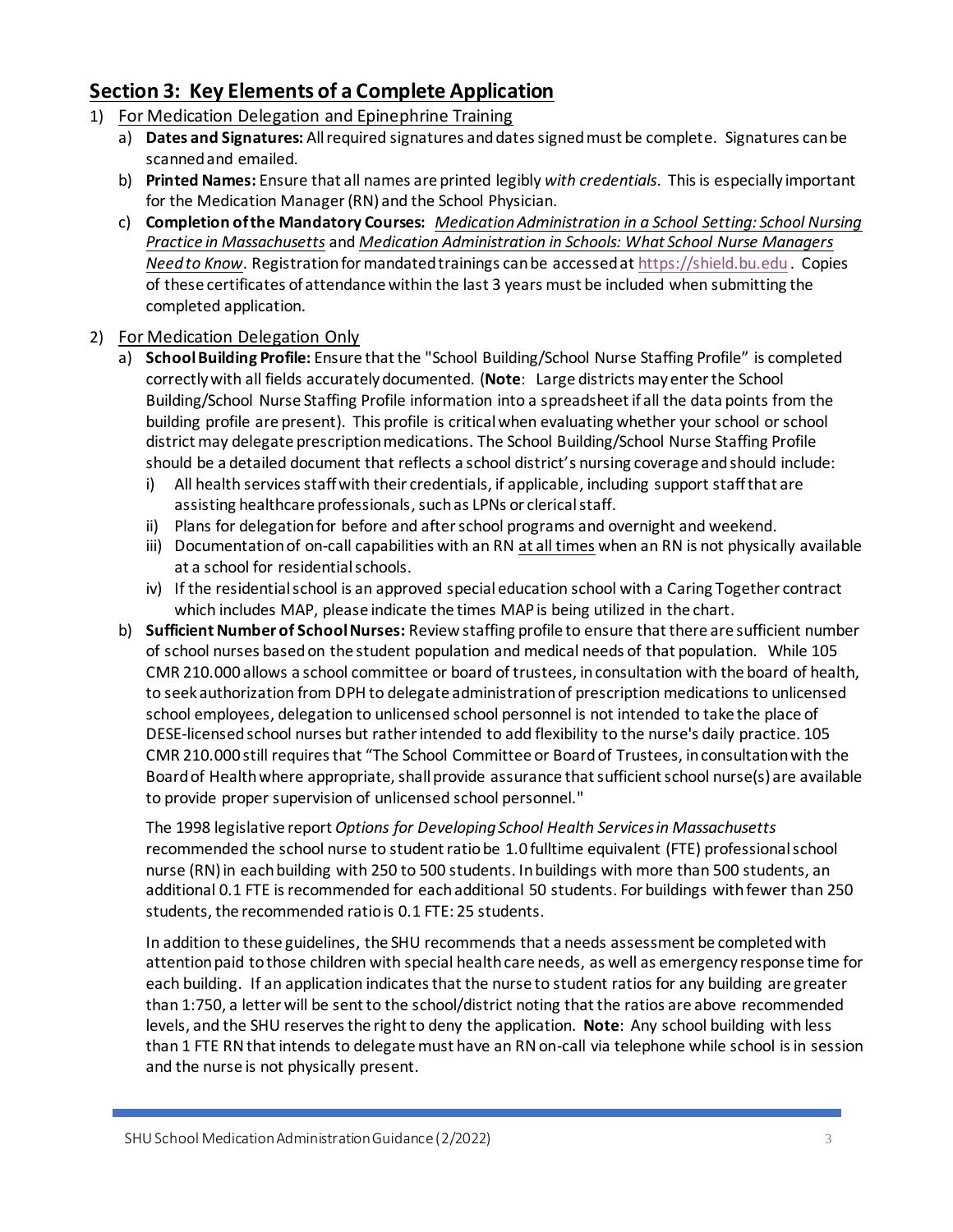## **Section 4: OPTIONAL Back-Up MedicationManager(RN) Form**

- 1) School districts/schools have an option to submit a back-up Medication Manager (RN) with their medication delegation registration application. In the event the primary Medication Manager (RN) leaves their position, or steps down from this registration, the back-up Medication Manager (RN) on this application can immediately fill in as the primary Medication Manager (RN), without lapse of registration.
	- a. The optional back-up Medication Manager (RN) must complete both *Medication Administration in a School Setting: School Nurse Practice in Massachusetts* and *Medication Administration in Schools: What School Nurse Managers Need to Know* and submit the certificates with the application.
	- b. The optional back-up Medication Manager (RN) must be a Registered Nurse in the Commonwealth of Massachusetts.
	- c. When the primary Medication Manager(RN)leaves their position, they must inform the Medication Program Coordinator via email a[t medication.delegation@mass.gov](mailto:medication.delegation@mass.gov) . The back-up nurse manager has sevenbusiness days to inform the Medication Program Coordinator via email a[t medication.delegation@mass.gov](mailto:medication.delegation@mass.gov) that they will become the primary Medication Manager (RN). In the event there is no back-up Medication Manager (RN), or the back-up Medication Manager (RN) does not confirm their intention to become the primary Medication Manager (RN) within seven business days, the school district/school's registration will be null and void and the school district/school cannot delegate medication to unlicensed school staff.
- 2) If the school district/school chooses, they may submit more than one back-up nurse Medication Manager (RN).
	- a. The school district/school will be allowed to add an additional back-up Medication Manager(RN) as needed.
	- b. If the District chooses to have more than one back-up Medication Manager(RN), there should be a plan for who will be the next in line to be the primary Medication Manager(RN)if the primary Medication Manager (RN) leaves.
- 3) The optional back-up Medication Manager (RN) application must be submitted with the school district/school's annual application.
- 4) If the optional back-up nurse Medication Manager (RN) leaves their position, that person must inform the Medication Program Coordinator a[t medication.delegation@mass.gov](mailto:medication.delegation@mass.gov).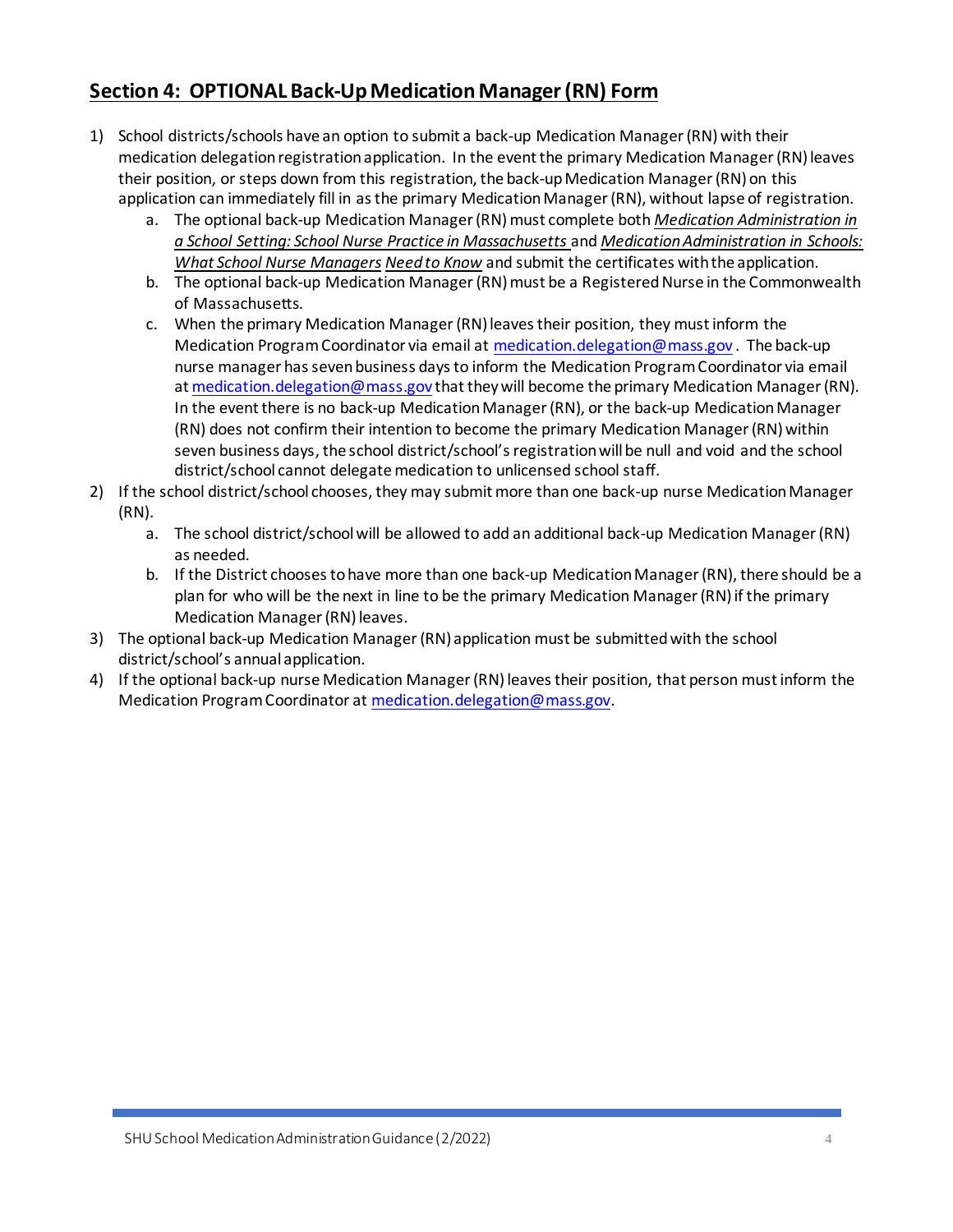# SCHOOL BUILDING/SCHOOL NURSE STAFFING PROFILE *(public school example)*

**Name** of school building: *Henrietta Lacks Elementary School*

**Municipality** where school building is located: *Kennebunkport*

**Grade levels/ages** in school building: *K-5* **Number** of students in the building: *445*

**Maximum distance** between any two school buildings (if the school is composed of multiple buildings): \_*\_N/A* 

| <b>Name and Credentials of</b><br>DESE-licensed school<br>nurse(s) and other healthcare<br>staff <sup>*</sup> employed by the<br>school (do not include per<br>diem or substitute nurses) | <b>On-site schedule</b><br>for school<br>nurse/healthcare<br>staff<br>(indicate <b>days</b> and<br>times staff will be<br>physically<br>present) | <b>On-call</b><br>schedule <sup>**</sup> for<br>school nurse***<br><i>(indicate)</i><br>whether in<br>person or by<br>phone) | <b>On-call</b><br>schedule for<br>$MAP***$ | <b>Estimated</b><br><b>Number</b> of<br>unlicensed<br>personnel being<br>delegated<br>medication<br>administration<br>on any given<br>day |
|-------------------------------------------------------------------------------------------------------------------------------------------------------------------------------------------|--------------------------------------------------------------------------------------------------------------------------------------------------|------------------------------------------------------------------------------------------------------------------------------|--------------------------------------------|-------------------------------------------------------------------------------------------------------------------------------------------|
| <b>Keanna Reyes, RN</b>                                                                                                                                                                   | <b>M-F 7AM - 3PM</b>                                                                                                                             | $M-F3PM-5PM$<br>by phone                                                                                                     |                                            | $\mathbf{2}$                                                                                                                              |
| Lauren Baily, LPN                                                                                                                                                                         | <b>M-F10AM-1PM</b>                                                                                                                               |                                                                                                                              |                                            |                                                                                                                                           |
| <b>Jennette Powers, Health Clinic</b><br><b>Support Staff (clerical)</b>                                                                                                                  | <b>M &amp; F 9AM-12PM</b>                                                                                                                        |                                                                                                                              |                                            |                                                                                                                                           |
|                                                                                                                                                                                           |                                                                                                                                                  |                                                                                                                              |                                            |                                                                                                                                           |

\*Please include all health clinic staff that contribute to the workflow of the health clinic. This will assist the department in assessing coverage.

\*\*On-call coverage is required for less than 1.0 FTE in any given building, before and after school programs, overnight and weekend delegation, and all residential schools.

\*\*\*LPNs cannot delegate or be on call for unlicensed staff consultation.

\*\*\*\*MAP is a delegation option that is only available to Department of Education and Secondary Education (DESE)-approved residential special education schools with a Caring Together contract through the Department of Mental Health. Please specify all hours of the week (24/7) that are covered under MAP.